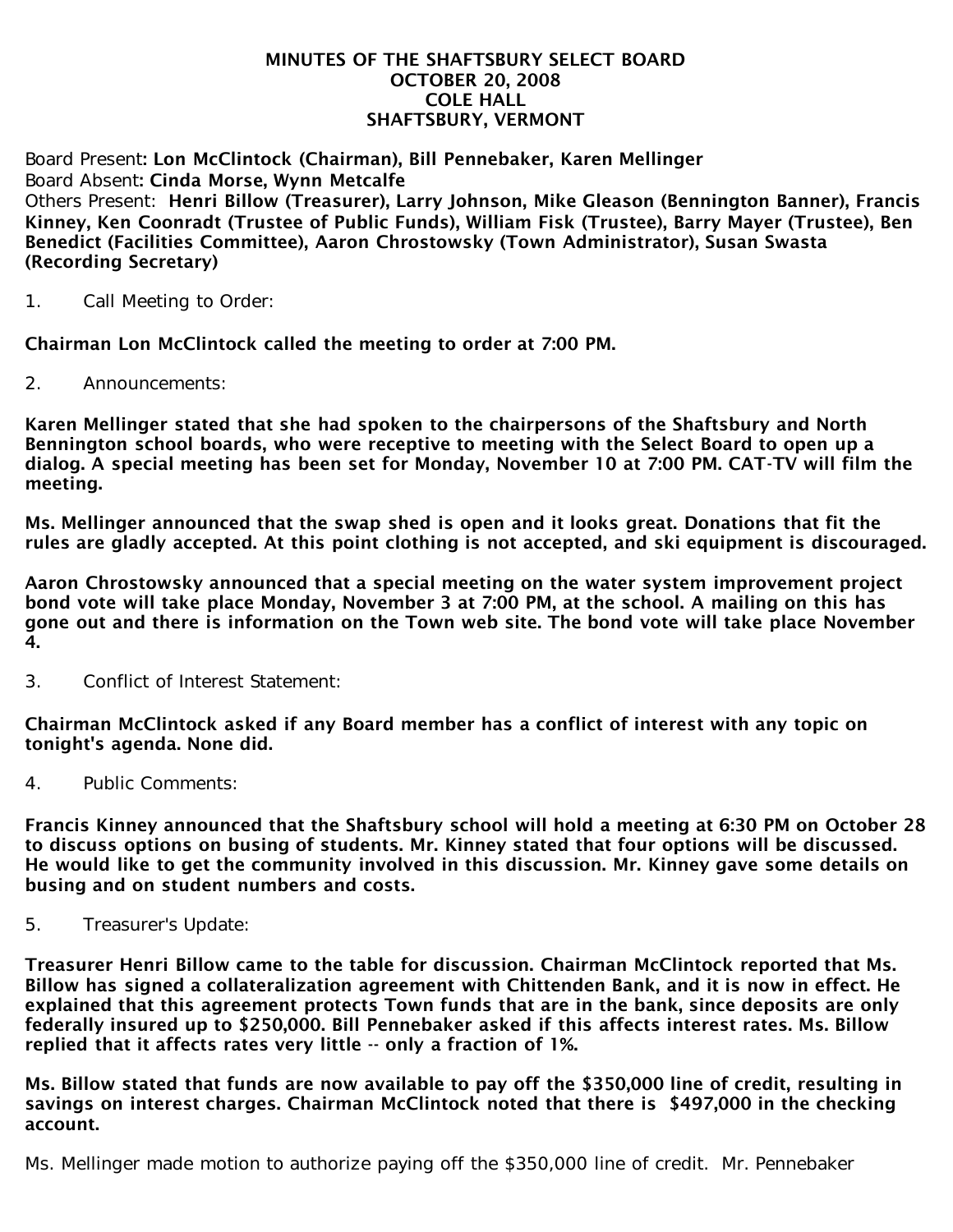seconded. Motion carried 3-0-0.

6. Trustees of Public Funds Update - Investment Strategy:

Trustees William Fisk, Ken Coonradt and Barry Mayer, came to the table for the report. Chairman McClintock said that he had invited them to address the Board because of his concerns about how Town public funds investments are being affected by the financial crisis. Mr. Fisk distributed a report on investments to Board members. He explained that statutory guidelines control the kind of investments Trustees are permitted to make. Mr. Fisk said that their investment policy is to seek a balance between current income needs and protection from inflation. To that end, they allocate assets to 60-75% income investments, and 25-40% equity investments. These are diversified, and are periodically reviewed.

Mr. Fisk listed all the funds in the Trustees' charge. He reported on investment figures for this year, stating that the balance is down about \$600 from the beginning of the year. There were losses of about \$24,000 as of the end of September, which represents a decline of 11%. Mr. Fisk stated that \$10,000 in funds have been paid out. He noted that they are long-term investors and said that they have confidence that over time their investments will be justified. Historically investment income is about \$15,000 per year.

There was discussion of how much of the income is typically paid out. Mr. Fisk said it is roughly 66-80%, or about \$12,000 per year. The rest is reinvested. Chairman McClintock asked about the Huntington Cemetery Fund, and was told this fund is specifically to maintain Huntington family headstones.

Trustee Barry Mayer asked what the Town could do to increase assets, noting that nothing has been donated to funds in a long time. He said there may be residents who want to donate, or who know how to raise money. Ms. Mellinger mentioned that Chairman McClintock had suggested a capital campaign for Howard Park. She said it would be good to double the Recreation Fund, since it does not cover park expenses. Chairman McClintock stated that they are putting together a Capital Campaign Committee. The Board thanked the Trustees for their work.

7. Workers Compensation Policy Amendment:

Chairman McClintock stated that insurance agent Dave Newell was unable to attend tonight, but had sent an email explaining that he has created a classification for snow plowing that will decrease the workers compensation premium by \$482. Mr. Chrostowsky said they should adjust the worker's compensation premium amount deducted from payroll instead of waiting to pay it at the end of the fiscal year. Chairman McClintock replied that there will still have to be an audit, so the premium costs could be higher or lower based on that. Mr. Chrostowsky agreed, but said that adjusting current payments should avoid an unexpected bill in July, as happened this year. Any overpayment would be repaid in a rebate after the audit. The Board agreed that it makes sense to do this. Mr. Chrostowsky will deal with the change.

8. Facilities Committee Update:

Ben Benedict of the Facilities Committee came to the table for the report. He stated that the Committee has focused mainly on Cole Hall and the Town Garage. They have concluded that the best long-term approach is a new Town garage that better fills the needs of the Highway Department. The Committee sees Cole Hall as the historic centerpiece of Shaftsbury, and thinks it should kept. They recognize the strain in the number of functions that Cole Hall currently serves, and recommend that meetings continue to be held here, but that new Town offices or an addition be added that is more in line with demands.

Mr. Benedict said that the Committee recommends hiring a planner to look more closely at these issues and suggest alternatives. The planner would not make specific recommendations as to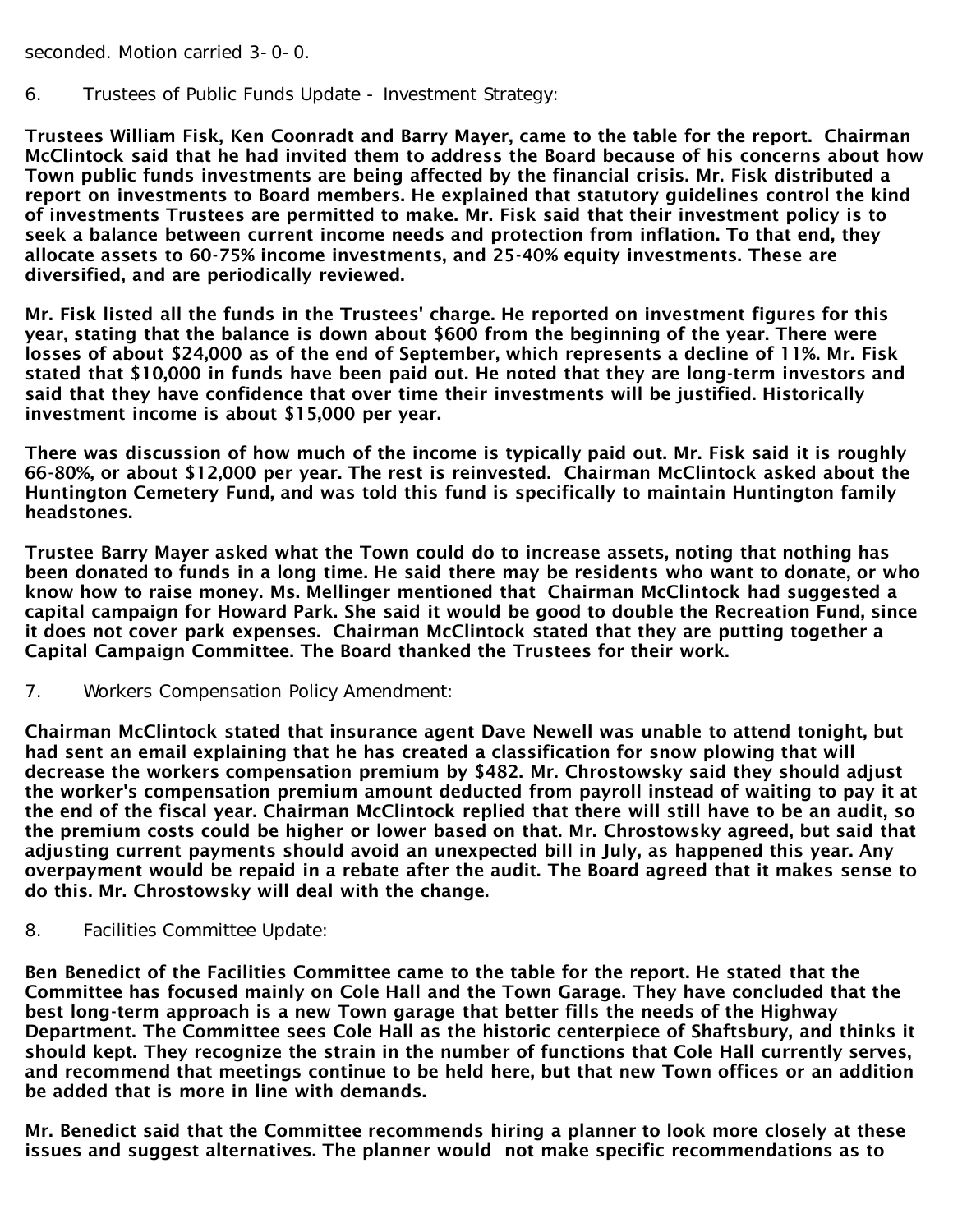building styles or other details, but would focus on space needs. Chairman McClintock noted that the Town garage is too small and lacks space to cover sand and salt. Mr. Benedict stated that its overall condition is poor as well. Chairman McClintock agreed that Cole Hall does not have sufficient office space, and said that it also lacks security for the Town Clerk and Listers. He said that the Facilities Committee has now gone as far as it can go, and something more concrete is needed to go forward.

Mr. Chrostowsky said he had talked with someone from the state about a planning grant. These grants generally focus on land use, so a connection would need to made to the Town Plan. Mr. Chrostowsky noted that there is language in the Town Plan on moving the garage and maintaining Cole Hall, so there is a connection. He said that the planning grant deadline is October 31. He and Mr. Benedict are working on a scope, and they hope local architects will help with costs analysis.

There was discussion of the \$11,000 left over from an Act 200 municipal planning grant. These grants are intended to apply to affordable housing, so it would be necessary to get permission from the state to use the funds for facilities planning. Ms. Mellinger asked if Board approval is required for Mr. Chrostowsky and Mr. Benedict to get proposals for a planning study. Mr. Chrostowsky replied that it is, but that he does not have a resolution ready tonight. Chairman McClintock said that they can call an emergency meeting to sign a resolution if needed. Mr. Chrostowsky asked if Town funds could be used to hire a consultant. Ms. Mellinger said she would prefer to hold that money, and asked that experts from the Facilities Committee be called upon instead. Mr. Pennebaker asked if there is adequate time to get the grant in, and Mr. Chrostowsky replied that there is.

9. Proposed Budget Schedule:

Chairman McClintock stated that the budget schedule they have set up is similar to the plan from last year. Ms. Mellinger said it seems to go later, and she is concerned that the Town Auditors won't have enough time. Mr. Chrostowsky said he had talked with one of the auditors. There was discussion of the schedule, which sets weekly sessions beginning at 6:00 PM, with longer sessions on the Mondays that there are no Board meetings. Department heads would come in for discussion in December, and the Board would work independently in January.

Mr. Chrostowsky said he wants to give department heads time to prepare in November, so he can have figures for a budget spreadsheet by December 1. Ms. Mellinger noted that this means that an initial budget draft will be ready before the Board meets with department heads. She said the Board needs to decide how they will approach the budget -- whether it will be a flat-line budget or will specify a percentage increase or decrease. She supports a flat-line budget to start, and would like to let department heads know this.

Chairman McClintock said he supports a zero-based budget, with each department head creating his or her budget and defending needs. He does not support zero increase for highway crew salaries, noting that with 4% inflation this would be a salary cut. Mr. Chrostowsky said he will add another January meeting, for department heads to give one last pitch after they know what their budgets will be. Ms. Mellinger said she does not know if they can come to consensus on a flat-line budget tonight with just three of them present. She asked that the timeline be run by the auditors again, and would like the schedule posted on the Town web site.

Chairman McClintock said they should amend the schedule to make the January 19 meeting open to department heads, and add that to the letter going out to department heads. There was discussion of whether or not this letter should specify a flat-line budget. Ms. Mellinger and Mr. Pennebaker felt that it should, and Chairman McClintock felt that it should not. Chairman McClintock, noting that there is no consensus, said that the letter will reflect tonight's conversation and state that some Board members support level funding. Mr. Kinney said he hopes they look long and hard at the budget. Chairman McClintock replied that right now the budget is in good shape, and that they need to both control spending and provide services.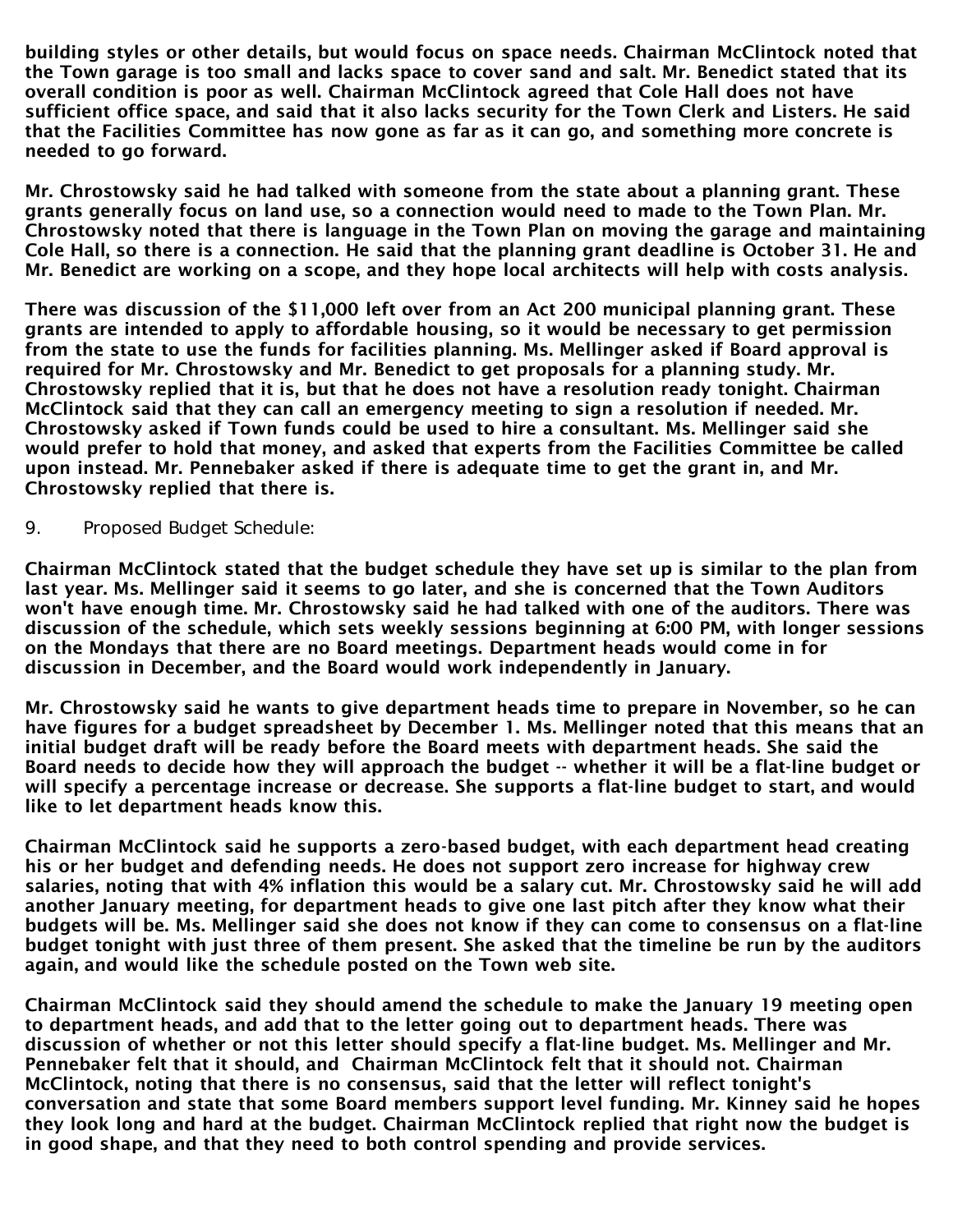#### 10. Photocopier Proposal:

Chairman McClintock asked if they should wait for full Board attendance to approve the photocopier expenditure. Mr. Chrostowsky replied that the amount is less than what is currently budgeted for a photocopier. He said that toner is included for up to 60,000 copies a year. Mr. Chrostowsky recommends a black and white copier rather than a color one because of cost, and because there is no great need for a color copier. He feels that a networkable scanner is a strong plus, and that they need to replace the current copier because they have problems with it every week. Chairman McClintock asked what the useful life of the copier would be, and Mr. Chrostowsky replied that it becomes obsolete after five years, so he recommends a 60-month lease. Mr. Kinney suggested checking with the schools central office to see if there would be a saving. Mr. Chrostowsky will call them.

11. VLCT Proposal Opposing Proposed Cuts in Local Highway Aid:

#### Chairman McClintock said that he does not think the state should be cutting funds in this area. The Vermont League of Cities and Towns (VLCT) recommends that towns support a resolution opposing the cuts. Mr. Chrostowsky estimates that the cuts would cost Shaftsbury about \$11,366.

Ms. Mellinger made motion to approve the VLCT resolution opposing proposed cuts in local highway aid and forward it on to appropriate officials. Mr. Pennebaker seconded. Motion carried 3-0-0.

12. Review and Approve Minutes:

# October 13, 2008 Select Board minutes

Ms. Mellinger made motion to approve October 13, 2008 minutes. Mr. Pennebaker seconded. Motion carried 3-0-0.

13. Review and Approve Meeting Warrants:

## The following warrants were presented for approval:

## Retirement Warrant 14R: \$ 5,685.06 (employee retirement plan)

Ms. Mellinger made motion to pay Retirement Warrant #14R. Mr. Pennebaker seconded. Motion carried  $3 - 0 - 0$ .

# Payroll Warrant PR#16: \$ 7,195.17

Ms. Mellinger made motion to pay PR Warrant #16. Mr. Pennebaker seconded. Motion carried 3-0-0.

## General Warrant AP#15: \$ 24,110.81 (diesel fuel, transfer station management fee, health insurance, calcium chloride)

Ms. Mellinger made motion to pay AP Warrant #15. Mr. Pennebaker seconded. Motion carried 3-0-0.

14. Town Administrator Update:

Mr. Chrostowsky reported that the availability of the state drinking water revolving loan fund has not been affected by the current financial crisis. The money has been set aside for the Town's project. But the money may not be available in the future, should the bond not be approved by voters. Mr. Kinney asked about the unit system that has been created to determine costs charged